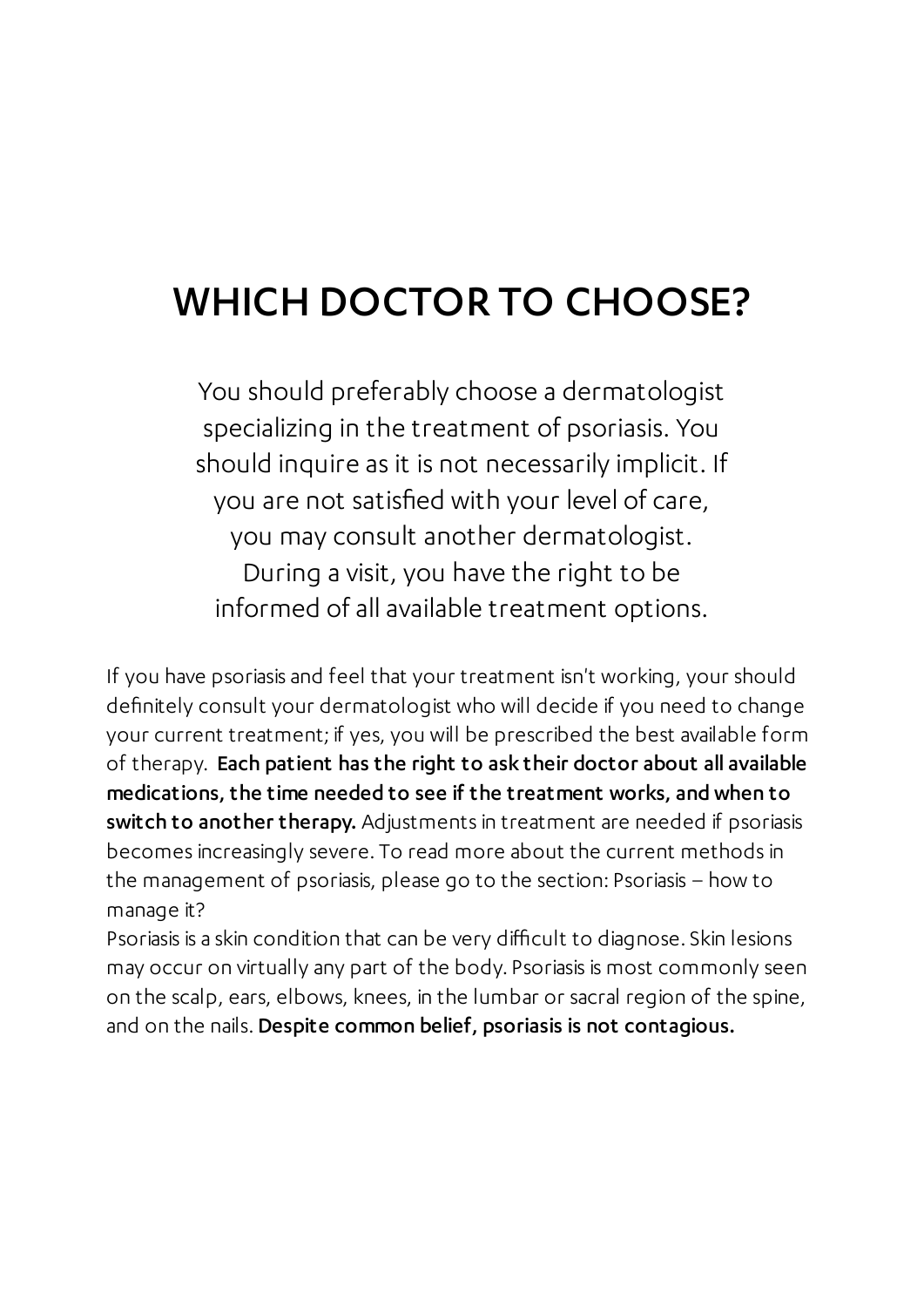## Scalp

The skin on the scalp is very delicate and requires gentle care. Psoriasis on the scalp can be mistaken for dandruff or seborrhoeic dermatitis. The difference is that skin flakes in dandruff are larger, while the scales of psoriasis are thicker and skin flaking is accompanied by strong itching. The diagnosis is based on the clinical presentation. Before proper treatment of scalp psoriasis is initiated, the scales should be reduced to promote absorption of medicines. Hair loss is not a symptom of scalp psoriasis. Psoriasis is a skin condition limited to the epidermal layer of the skin and does not affect fair follicles. Patients are advised to avoid frequent brushing and combing the hair, which can make the symptoms worse.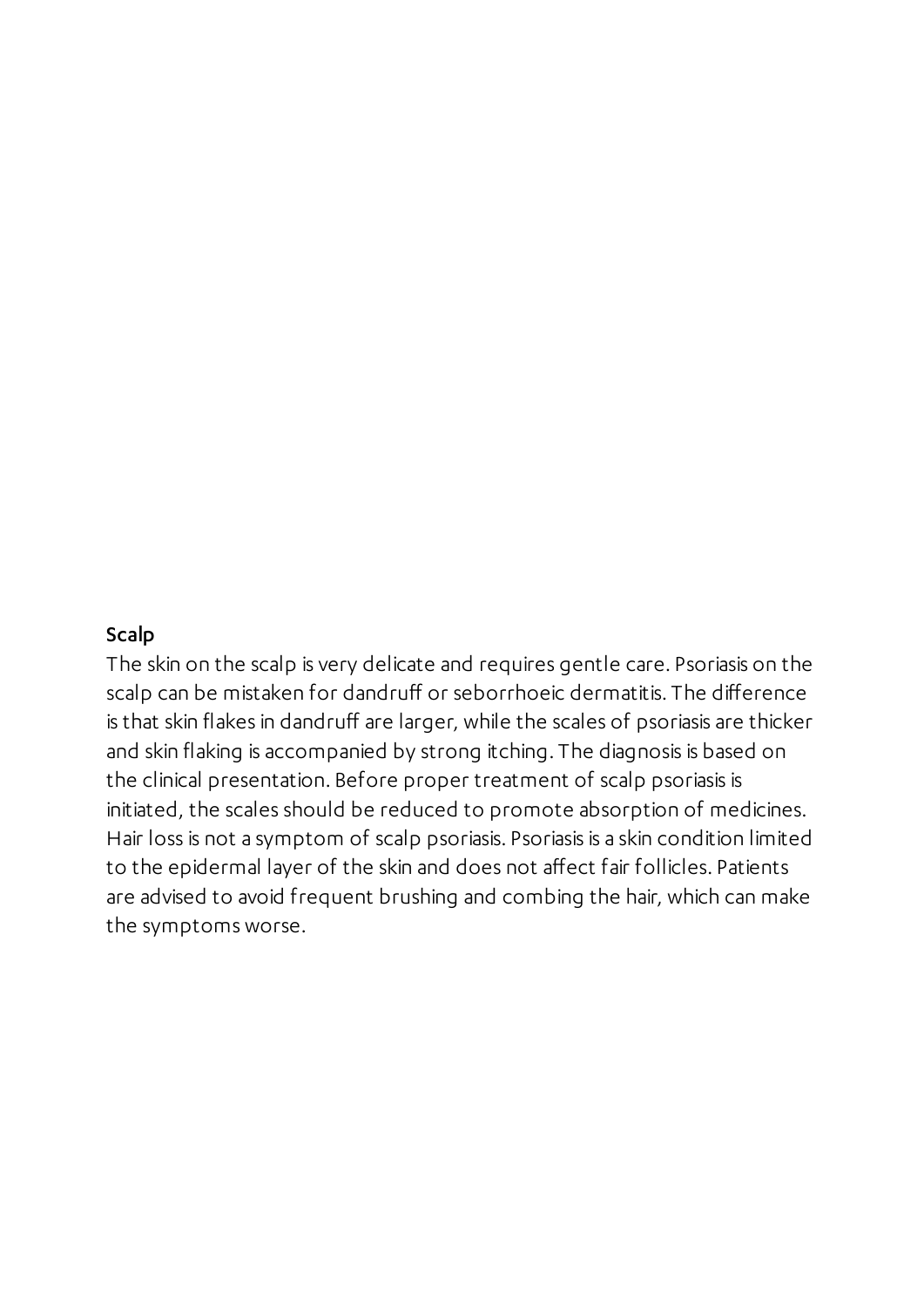## **Ears**

Ear psoriasis that occurs inside and outside the ears is a specific and very unpleasant condition. The skin inside the ears is very sensitive and moist because of low sun exposure, which makes it a perfect site for bacterial and fungal proliferation. The ears and the surrounding area should be regularly cleaned and carefully dried. Ear psoriasis can cause discomfort associated with the social perception of the disease since skin manifestations of ear psoriasis (flaky scales) can be mistaken for lack of personal hygiene. Ear psoriasis is treated with creams and ointments prescribed by a dermatologist.